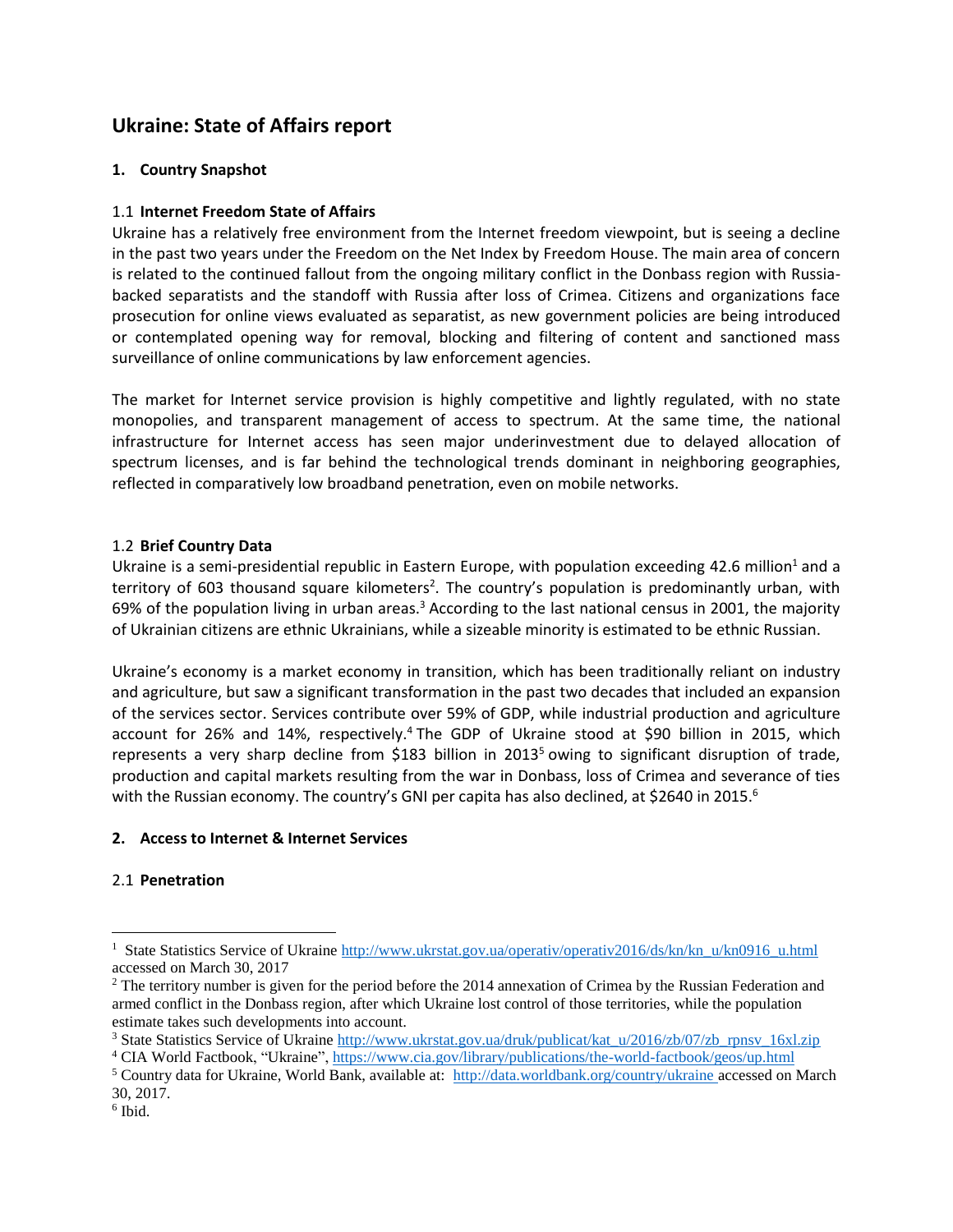Despite high levels of urbanization, Ukraine lags behind other countries of Eastern Europe in terms of penetration. As of 2015, International Telecommunications Union (ITU) lists the percentage of individuals aged 6+, using Internet in Ukraine to be just 48.8%. <sup>7</sup> Another estimate by Internet Livestats for 2016 gives an even lower figure of 44%<sup>8</sup>, while Ukraine's State Statistics Service provides an even lower number of Internet users for January 2017, translating to a penetration rate of just over 39%.<sup>9</sup> According to market research firm Gemius, in mid-2016, 20.2 million Ukrainians access Internet at least once a month, which represents a penetration rate under 44%.<sup>10</sup>

According to the Statistics Service, as of January 2017 the country had 16.7 million subscribers with access to Internet. Of that group, 9.7 million were mobile broadband subscriptions and 5 million were fixed broadband subscriptions. The low penetration rate puts Ukraine behind most of its peers – in the State of Broadband 2016 report, the country ranks 77nd among 187 nations in the fixed broadband category, and  $159<sup>th</sup>$  in the mobile broadband category.<sup>11</sup>

## 2.2 **Demographics of the Internet audience and its uses of Internet**

According to a survey by the Kiev International Institute of Sociology, as of February 2016, 62% of adult Ukrainians were users of Internet.<sup>12</sup> However, there are significant disparities correlated with age, gender, geography and income. Older respondents report low rate of usage (26% among the group 60 and older), while among the age group 18-39, 91% of respondents use Internet. Only 56.1% of women report using Internet, compared to 68.3% of male respondents.

Vast differences in access to Internet are also apparent among the regions of Ukraine. Among the surveyed households in Kiev, 78% have Internet subscription, while in the Kirovograd region only 31%. Several other regions have household penetration rates at 45% or lower. Urban-rural divide is exhibited as well – only 46% of rural households have access to Internet, compared to 77% for medium towns with population between 50,000 and 100,000. Respondents reporting financial difficulties show much lower rate of usage (30% to 58%), compared to the richer group (90.3%).

According to Gemius, 90.5% of the Ukrainian online audience gets online through a PC, while 30% of the same respondents rely on their mobiles or smartphones to access Internet. Google services, Youtube, the Russian social media network Vkontakte, and mail services Mail.ru and Yandex.ua are among the most popular online destinations for the Ukrainian audience.<sup>13</sup>

# 2.3 **Barriers to access**

<sup>7</sup> International Telecommunications Union, "Percentage of individuals using Internet", [https://www.itu.int/en/ITU-](https://www.itu.int/en/ITU-D/Statistics/Pages/stat/default.aspx)[D/Statistics/Pages/stat/default.aspx](https://www.itu.int/en/ITU-D/Statistics/Pages/stat/default.aspx) accessed on September 30, 2016.

<sup>&</sup>lt;sup>8</sup> Internet LiveStats, Ukraine page<http://www.internetlivestats.com/internet-users/ukraine/> accessed on March 30, 2016.

<sup>9</sup> State Statistics Service of Ukraine, "Communication Subscribers (annual data)",

[http://www.ukrstat.gov.ua/operativ/operativ2016/zv/az/az\\_e/az2016\\_e.htm](http://www.ukrstat.gov.ua/operativ/operativ2016/zv/az/az_e/az2016_e.htm) accessed on March 30, 2016. <sup>10</sup> Gemius, "Online audience and most popular sites in Ukraine in July" [http://www.gemius.com.ua/novosti](http://www.gemius.com.ua/novosti-agentstv/onlajn-auditorija-i-samye-populjarnye-sajty-v-ukraine-za-ijul.html)[agentstv/onlajn-auditorija-i-samye-populjarnye-sajty-v-ukraine-za-ijul.html](http://www.gemius.com.ua/novosti-agentstv/onlajn-auditorija-i-samye-populjarnye-sajty-v-ukraine-za-ijul.html)

<sup>&</sup>lt;sup>11</sup> ITU, "The State of Broadband 2016: Broadband Catalyzing Sustainable Development", [http://www.itu.int/pub/S-](http://www.itu.int/pub/S-POL-BROADBAND.17-2016)[POL-BROADBAND.17-2016](http://www.itu.int/pub/S-POL-BROADBAND.17-2016) 

 $\frac{12 \text{ http://kii.s.com.ua/?lang=rus}\&\text{cat= reports}\&\text{id}=621\&\text{page}=1}$ 

<sup>&</sup>lt;sup>13</sup> Gemius, "Online audience and most popular sites in Ukraine in July".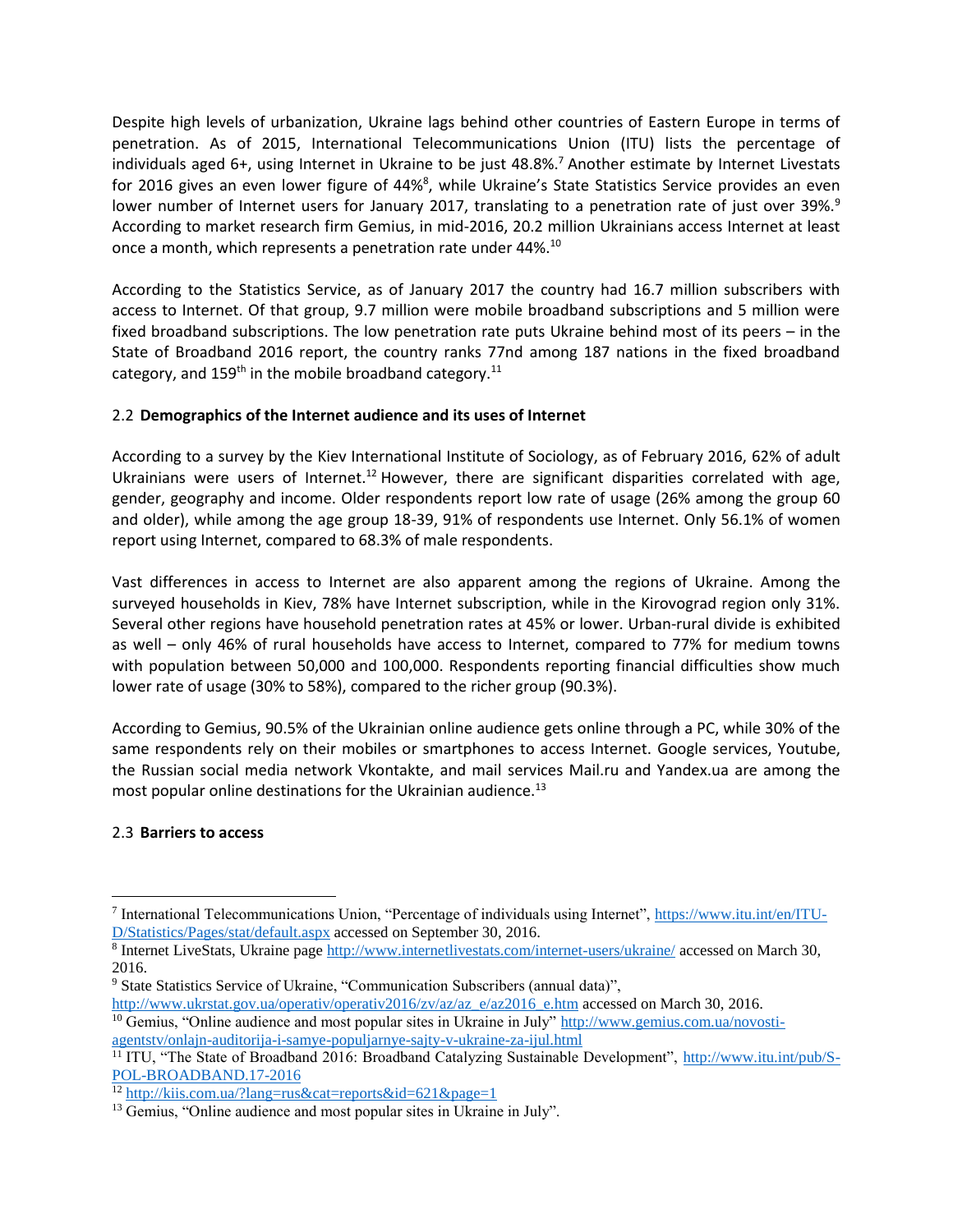Ukraine has few substantial barriers to access. Cost of connectivity may of concern for certain lowincome groups of population, as suggested by the Kiev International Institute of Sociology mentioned in the previous sub-section. However, the cheapest subscription for an unlimited fixed connection at speeds up to 10 mbit/s costs 2.5 USD.<sup>14</sup> In the Inclusive Internet Index 2017 by the Economist Intelligence Unit, Ukraine ranks 23<sup>rd</sup> among 75 countries under the affordability sub-ranking, which examines the cost of access relative to income and the level of competition among Internet providers.<sup>15</sup>

Ukraine also ranks high (26<sup>th</sup> out of 75 countries) under the availability sub-ranking of this index, which "examines the quality and breadth of available infrastructure required for access and levels of Internet usage." As elsewhere in the post-Soviet space, almost anyone wanting to connect to Internet is able to gain access, especially given the rise of mobile infrastructure. Only the very remote rural areas may experience difficulties connecting to Internet.

Overall, the older generation of Ukrainians stands out among the population groups with disadvantaged opportunity for access, due to skills gap and high cost of connectivity relative to income.

## **3. ICT Actors & Infrastructure**

## 3.1 **Fixed Communication**

The Ukrainian fixed broadband market is highly fragmented, with only one leading company and over 20 small providers. The top three providers are Ukrtelecom, KievStar and Volia Kabel.

Ukrtelecom, a former state company and fixed telephony monopoly, is the dominant provider of Ukraine, with over 1.6 million subscribers.<sup>16</sup> Since 2013, the company is owned by SKM Group, a leading financial-industrial conglomerate in the country, belonging to oligarch Rinat Akhmetov. Ukrtelecom controls 100% of shares of the mobile operator TriMob.

Kyivstar, which also happens to be the leading mobile operator, has over 0.8 million subscribers, while Volia Kabel, a major cable TV provider, has over 0.6 million subscribers. Six other providers have subscriber bases ranging from 300 thousand to 112 thousand.

## 3.2 **Mobile Connection**

 $\overline{a}$ 

Kyivstar, MTS Ukraine/Vodafone and Lifecell are the top three operators, accounting for over 97% of the total subscriber base of 57.5 million (and penetration rate of 133%).<sup>17</sup> Kyivstar has approximately 43% market share, MTS follows with 35% and Lifecell has another 18%.<sup>18</sup> Other smaller operators include Intertelecom, Ukraininan Telesystems (brand PeopleNet), TriMob and MTS Ukraine (brand Yezzz!).

With less than 10 million mobile broadband users across all operators, Ukraine lags behind other countries in the Eastern European region. It was the last country in Europe to introduce 3G coverage,

<sup>14</sup> UkrTeleko[m http://www.ukrtelecom.ua/services/customers/internet/fttb](http://www.ukrtelecom.ua/services/customers/internet/fttb) 

<sup>&</sup>lt;sup>15</sup> Economist Intelligence Unit, The Inclusive Internet: Mapping Progress 2017 <https://theinclusiveinternet.eiu.com/explore/countries/performance?category=affordability>

<sup>16</sup> [http://protv.ua/news/telecommunications/obzor\\_shirokopolosnogo\\_interneta\\_v\\_ukraine/](http://protv.ua/news/telecommunications/obzor_shirokopolosnogo_interneta_v_ukraine/)

<sup>17</sup> [http://www.ukrstat.gov.ua/operativ/operativ2016/zv/az/az\\_u/az2016\\_u.htm](http://www.ukrstat.gov.ua/operativ/operativ2016/zv/az/az_u/az2016_u.htm)

<sup>18</sup> <https://www.telecompaper.com/news/ukrainian-mobile-subscriber-base-reaches-59-mln--1138766>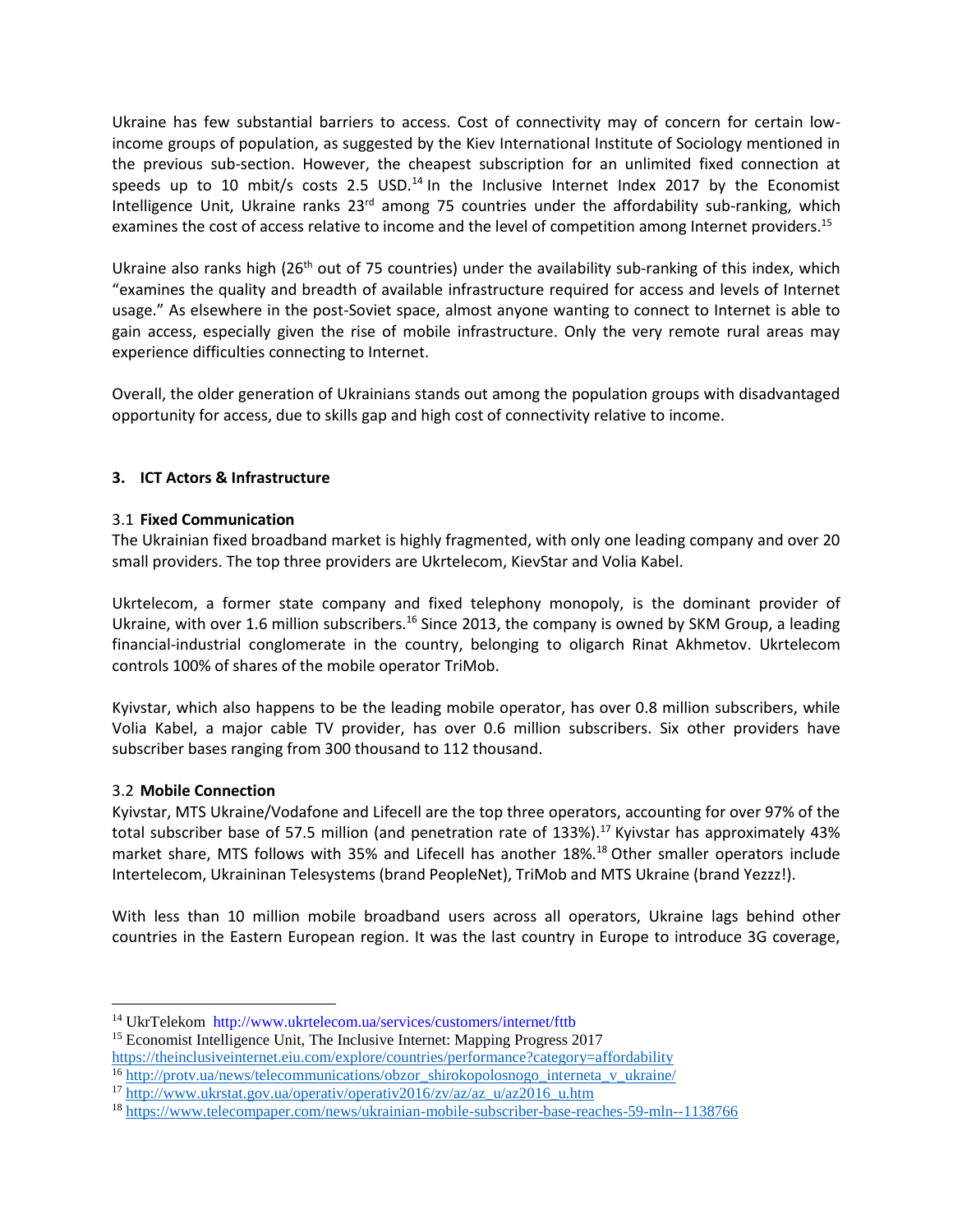with licenses issued only in early 2015.<sup>19</sup> As of 2017, only 40% of the country's territory is covered by the 3G service, and bidding for 4G spectrum is expected to be completed only by end of the year.<sup>20</sup>

Several operators provide access through the wireless Wimax technology – Ukrainian Newest Technologies (brand FreshTel), Intellectual Communications (brand Giraffe), UNTS, MMDS Ukraina and Vedekon. Kyiv and most regional cities are covered, with additional services including fixed broadband and TV plans.

Satellite Internet is a niche segment, offered by several providers, such as Data Group and TooWay, with symmetric access through Russian and European satellite companies.

## 3.3 **International Communication**

Owing to its geography, lax regulatory environment and strong local demand, Ukraine is well-connected to global Internet, with competitive market for international bandwidth filled by Ukrainian, Russian and European companies. Apart from providers specializing in trans-border capacity, most leading ISPs and mobile operators have their own international Internet connection ports, including Ukrtelecom and Kyivstar. These two companies have 16 and 9 international ports respectively.

Datagroup is a leading local player, with 37% market share in monetary terms,<sup>21</sup> while Russian-owned companies based in Ukraine, such as RETN, Data-IX, Fiord and Cloud-IX provide up to 50% of the total international traffic.<sup>22</sup> Links with Russia's infrastructure are highly important for the country, as content from the Russian-language segment of the Internet is highly popular among Ukrainians, reaching 60% of all international traffic.

Ukraine sees a growing importance of its infrastructure as a transit route from Europe to Asia, with such traffic exceeding 3.5 titb/s and more investment expected from existing players and newcomers.

## **4. Regulatory ICT Policy**

 $\overline{a}$ 

## 4.1 **Regulatory/governing bodies and standards (National & International)**

According to the law on telecommunications, state administration of the telecommunications is assigned to the **Cabinet of Ministers of Ukraine** and the Central Body of the Executive Branch on communications. As of now, there is no such central body in Ukraine. However, since 2011, formation and implementation of state policy on telecommunications is assigned to the **State Service of Ukraine for Special Communications and Protection**, which was part of the State Security Service until 2007.

The state regulatory body for the telecommunications sector is the **National Commission for Regulation of Communications and Informatization (NCRCI)**. This body is also responsible for regulation of the radio spectrum resource in Ukraine as well as for spectrum management, through the **Ukrainian State** 

<sup>19</sup> Kyivpost, "How Ukraine's 3G is changing telephone use" [https://www.kyivpost.com/article/content/ukraines-it](https://www.kyivpost.com/article/content/ukraines-it-edge/how-ukraines-3g-is-changing-telephone-use-400411.html)[edge/how-ukraines-3g-is-changing-telephone-use-400411.html](https://www.kyivpost.com/article/content/ukraines-it-edge/how-ukraines-3g-is-changing-telephone-use-400411.html)

<sup>20</sup> <https://economics.unian.net/transport/1534946-4g-svyaz-v-ukraine-nachinayutsya-boi-bez-pravil.html>

<sup>21</sup> [http://www.liga.net/projects/eastern\\_threat/](http://www.liga.net/projects/eastern_threat/)

<sup>22</sup> <http://biz.nv.ua/publications/opasnye-svjazi-ukraina-slishkom-pogrjazla-v-runete-100577.html>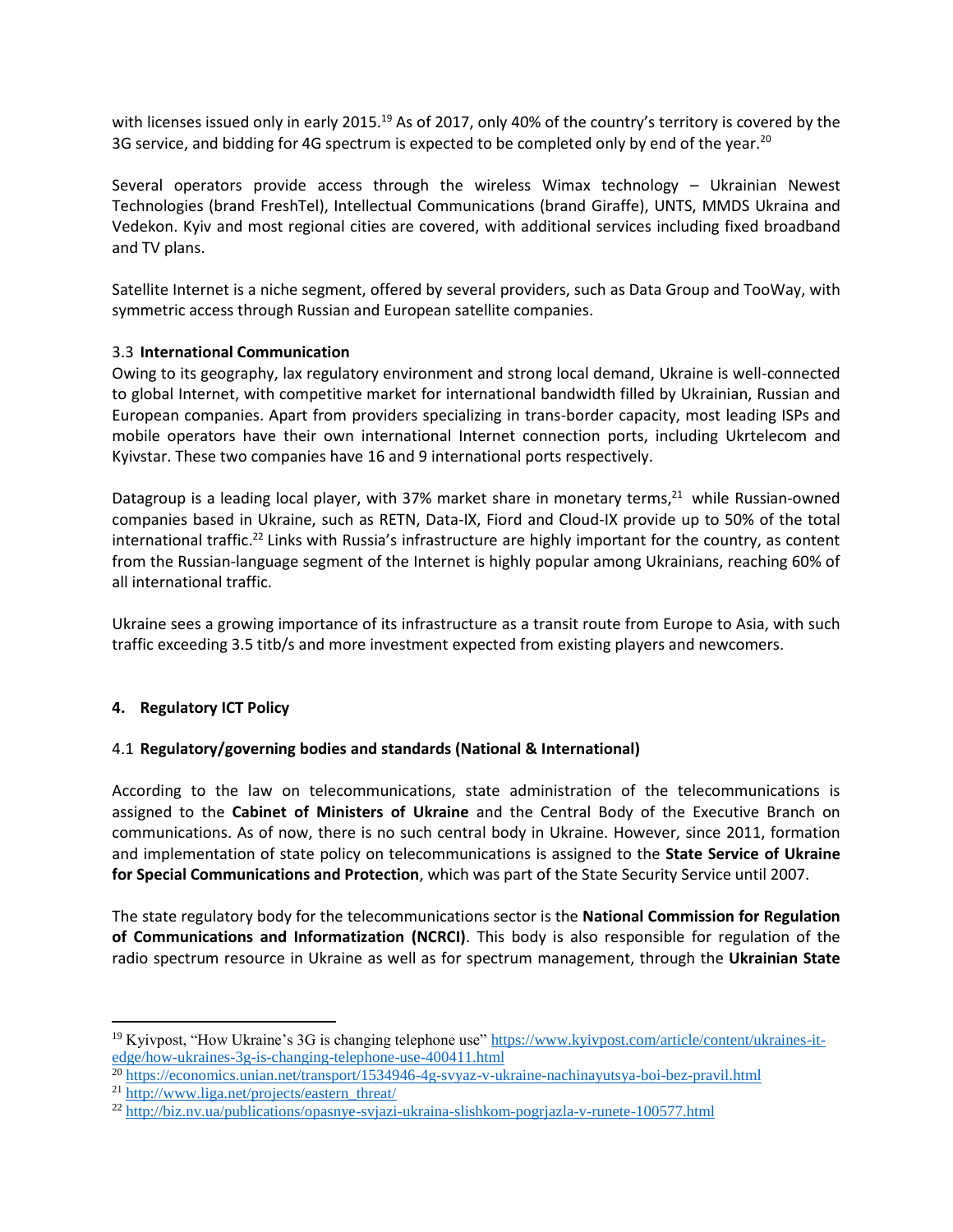**Center for Radio Spectrum**. The latter also manages permits for importing of radio-electronic and radioemitting devices into Ukraine.

Since 2014, Ukraine has a dedicated **Agency for Electronic Government of Ukraine**, implementing national ICT and e-government strategies. This agency coordinates the administration of domain names within the Ukrainian segment of Internet.

## **5. Information Security, Data Protection and Privacy**

## 5.1 **Internet Infrastructure (susceptibility to cybercrime, terrorism, and attacks)**

Given the geography of Ukraine and its competitive telecommunications market, resulting in positive redundancies, the country is highly secure against disruptions of physical Internet infrastructure. However, considering its difficult relationship with Russia, marked by loss of Crimea and a military conflict in Donbass region since 2014, Ukraine has seen a rise of threats to its Internet infrastructure. There is an ongoing information war, a significant part of which is waged online, including statesponsored cyberattacks alleged by both sides. Given the high dependence of Ukrainian companies and users on access to Russian content, and strong presence of Russian-owned ISPs in Ukraine, Ukrainian ISPs and activists have voiced concerns about susceptibility of Ukraine's access to Russian influence.

Ukrainian policy-makers have prioritized responses to such threats early on and created a national CIRT in May 2014 – government-oriented CERT-UA, $^{23}$  which emerged as a civic initiative and gained an official status under the State Special Communications Service.<sup>24</sup> In March 2016, Ukraine approved its national Cybersecurity Strategy, creating a National Coordination Center for Cybersecurity under the National Security and Defense Council of Ukraine.<sup>25</sup> The document focuses on protection and security of Ukraine's critical infrastructure, such as through creation of secure data centers and dedicated government telecommunications network and clearly references the cybersecurity risks associated with the Russian Federation.

In December 2016, the National Security and Defense Council of Ukraine passed the Doctrine for Information Security, a higher level strategic document with directives for strengthening the technical infrastructure of the country in support of information security objectives.  $^{26}$ 

Since January 2016, Ukraine has a second, privately owned CIRT center - CYS-Centrum.<sup>27</sup> Earlier in 2014, Ukraine ranked  $17<sup>th</sup>$  (out of 29 ranks available) in the first Global Cybersecurity Index, behind its CIS neighbors Russia and Moldova.<sup>28</sup> Since then, Ukraine dealt with several shortcomings identified by the index, including the lack of "officially approved national or sector specific cybersecurity framework".

## 5.2 **Types of attacks, actors, and those targeted**

<sup>23</sup> [http://cert.gov.ua](http://cert.gov.ua/)

<sup>24</sup> <https://ain.ua/2014/05/21/v-ukraine-oficialno-poyavilis-kibervojska-poka-skoree-kiberotryad>

<sup>25</sup> <http://www.president.gov.ua/ru/news/prezident-zatverdiv-strategiyu-kiberbezpeki-ukrayini-36856>

<sup>26</sup> <https://digital.report/ukraina-prinyala-doktrinu-informatsionnoy-bezopasnosti/>

<sup>27</sup> <http://biz.liga.net/all/it/novosti/3232716-v-ukraine-poyavilsya-chastnyy-tsentr-reagirovaniya-na-kiberugrozy.htm>

<sup>&</sup>lt;sup>28</sup> ITU, Global CyberSecurity Index 2014 (April 2015), [http://www.itu.int/dms\\_pub/itu-d/opb/str/D-STR-SECU-](http://www.itu.int/dms_pub/itu-d/opb/str/D-STR-SECU-2015-PDF-E.pdf)[2015-PDF-E.pdf](http://www.itu.int/dms_pub/itu-d/opb/str/D-STR-SECU-2015-PDF-E.pdf) accessed October 4, 2016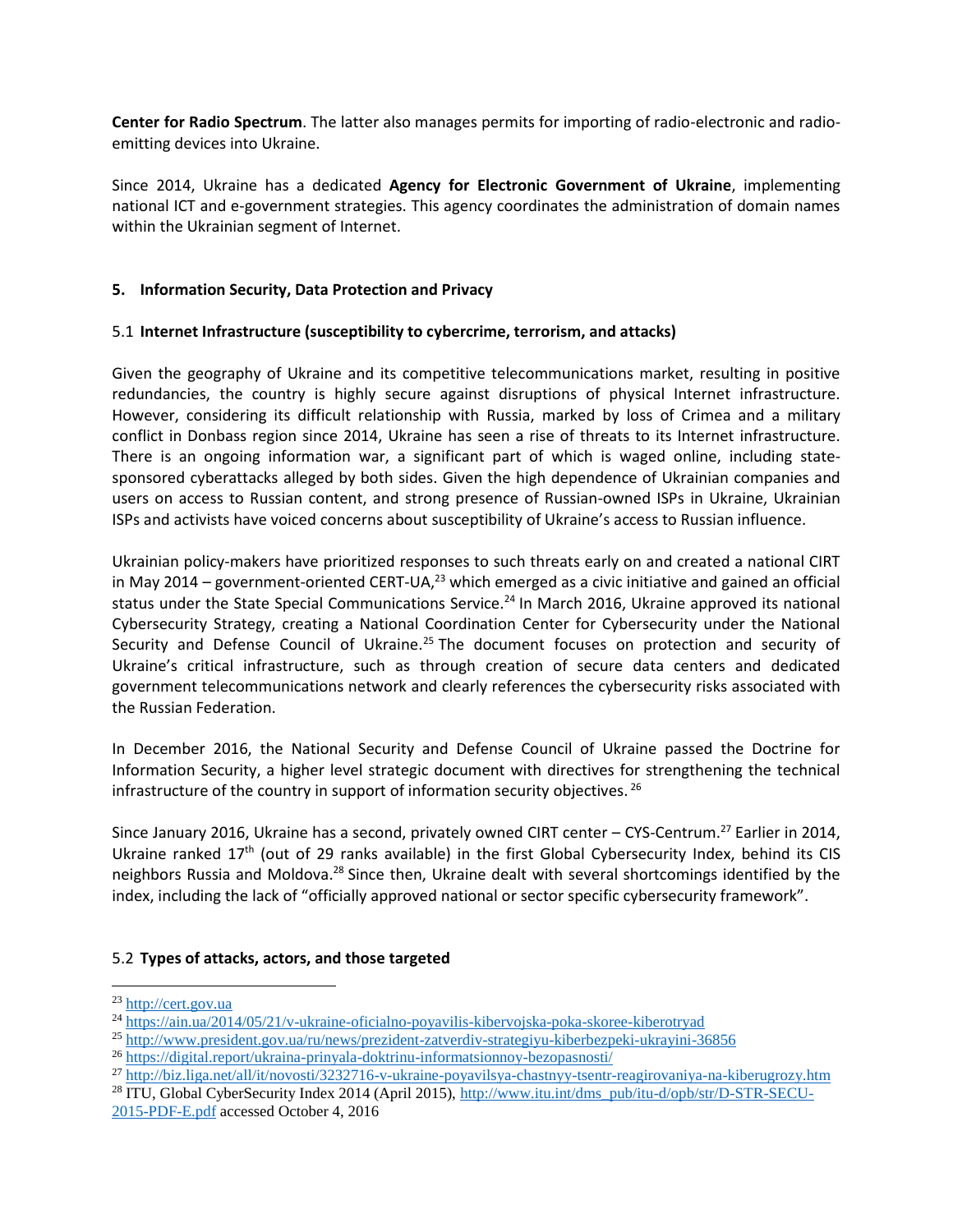In recent years, Ukraine is seeing a growing number of attacks on primarily government targets. In January 2016, a wave of cyberattacks occurred throughout Ukraine. The Ukrainian state railways company experienced disruptions of its ticketing and billing systems, while television companies 1+1 and STB, the Borispol airport of Kiev, and several government agencies reported similar attacks.

These attacks had similarities with incidents taking place earlier in December 2015, when energy distributing companies in Ukraine saw their networks and data infringed upon, ultimately leaving several thousand households without electricity for a brief period. <sup>29</sup> Later investigations of those attacks, including by the Kaspersky Lab, revealed compromises of computer networks dating back to May 2014, and use of similar source code for DDOS attacks against Georgia in 2008.<sup>30</sup>

A more recent round of attacks targeted Ukraine in late 2016. According to President Petro Poroshenko, in November and December 2016, Ukraine saw over 6500 instances of cyberattacks targeting five government agencies and 31 state information resources.<sup>31</sup>

Beyond government targets, regular citizens in Ukraine, which itself has traditionally been a country of origin for many cyber-threats of global significance, remain vulnerable to cybercrimes. In 2015, as part of the police reform initiative, the Ukrainian interior ministry raised the status of its cybercrimes unit, and recruited more cyber-police officers, seeking to address digital crimes through better technical expertise. According to Ukrainian cyber-police officials, in 2016 the number of registered crimes increased by  $7\frac{6}{32}$  with more than 10 thousand crime reports filed and high frequency of online fraud, unauthorized access to bank accounts, fishing for private data and malicious software.<sup>33</sup>

Private sector entities are among the victims as well, especially those representing finance and telecommunications sectors. In August 2016, Kyivstar a leading mobile operator reported a wave of TDOS attacks, an analogue of DDOS attacks on mobile networks, resulting in massive deterioration of voice and data services.<sup>34</sup> No conclusive evidence about the origin of attacks was offered.

The future outlook in terms of country threats is not positive. According to sectoral security experts, more attacks are expected to take place in 2017, with increased risks for telecommunications providers, public infrastructure and private sector.<sup>35</sup>

# 5.3 **Government surveillance**

 $\overline{a}$ 

There is no established mass surveillance system for online communication in Ukraine. The existing law on telecommunications stipulates that telecom operators install equipment and technology facilitating investigations by law enforcement agencies and prevent publicizing of their knowledge on how such

<sup>29</sup> <http://biz.liga.net/all/it/stati/3251987-rassledovanie-kiber-ataki-na-ukrainu-kak-virus-slomal-oblenergo.htm>

<sup>30</sup> [https://securelist.com/blog/research/73440/blackenergy-apt-attacks-in-ukraine-employ-spearphishing-with-word](https://securelist.com/blog/research/73440/blackenergy-apt-attacks-in-ukraine-employ-spearphishing-with-word-documents/)[documents/](https://securelist.com/blog/research/73440/blackenergy-apt-attacks-in-ukraine-employ-spearphishing-with-word-documents/)

<sup>31</sup> <http://www.pravda.com.ua/rus/news/2016/12/29/7131254/>

<sup>32</sup> <https://digital.report/glava-kiberpolitsii-ukrainyi-kiberprestupnost-za-proshlyiy-god-vyirosla-na-7/>

<sup>33</sup> <http://www.dsnews.ua/future/kiberzlodei-ot-sbora-deneg-na-separov-do-putan-po-predoplate-31012017220000>

<sup>34</sup> <http://biz.liga.net/all/telekom/stati/3452624-kievstar-shtormit-khakery-nauchilis-otklyuchat-mobilnuyu-svyaz.htm>

<sup>35</sup> <http://www.epravda.com.ua/rus/columns/2016/12/20/615259/>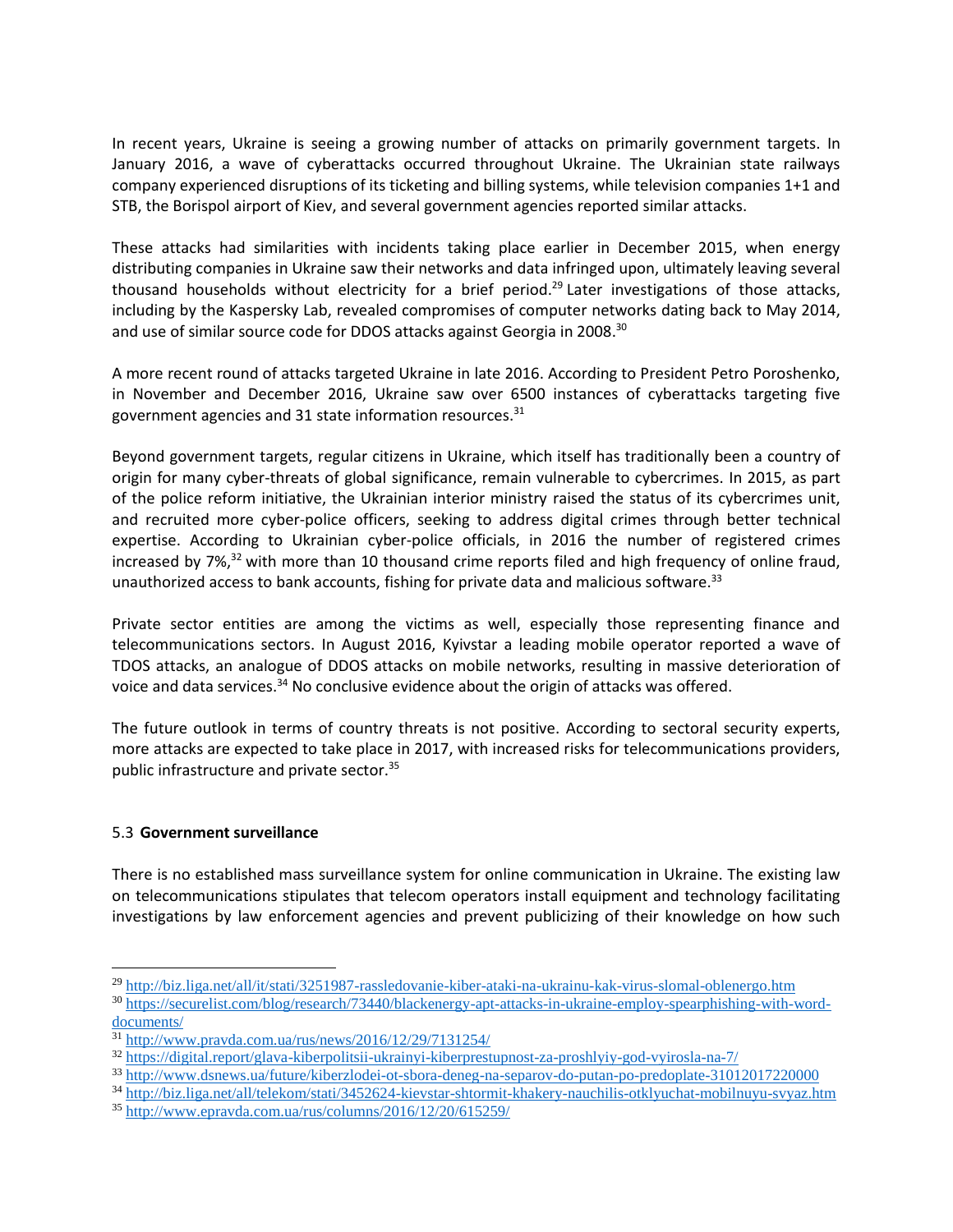investigations are conducted. However, this provision appears to be in effect only among the mobile operators and existing ISPs have no such equipment on their networks.

In January 2014, there was a legislative initiative, which attempted to introduce a more specific language, strengthening the responsibility of ISPs to install such equipment; it failed amid protests from telecom associations. In February 2016, president Poroshenko signed a decree instructing the government to issue new provisions, under which the telecommunications operators are expected to comply with law enforcement requests to store and submit data for periods from 90 days to 3 years.<sup>36</sup>

#### **6: Legal Overview**

## **6.1 Current Laws**

The core legislation shaping the basis for Internet freedom in Ukraine includes several laws and strategic documents, many of which appear to be focused on security issues.

The above mentioned Doctrine for Information Security, adopted in December 2016 provides among other components a policy framework for security aspects of Internet connectivity and Internet infrastructure. The National Security Strategy approved in May 2015 also spells out several information security aspects, detailing the powers and responsibilities of relevant state institutions, and long term measures for improved security infrastructure, capacity for identifying, analyzing and responding to threats and synchronizing information security legislation with best practice, such as from EU and NATO member states. Finally, the national Cybersecurity Strategy, adopted in March 2016, specifically focuses on online security concerns, laying out the steps for enhanced security of online information resources and infrastructure as well as greater capacity for countering cyber espionage, military, terrorist and criminal cyber-threats. One particular provision of the strategy relates to supporting a competitive telecommunications market in Ukraine, with a goal of strengthening resiliency of the country's connectivity infrastructure.

The 2003 Law on Telecommunications, along with the 1995 Law on Communications represent core legal frameworks pertaining to telecommunications services, and supporting regulatory frameworks developed by the President, Cabinet of Ministers, the Ministry of Transportation and Communication and the national telecommunications regulator. Provision of Internet access is not a licensed activity in Ukraine, and there are no regulations for blocking of online resources, which is only possible through a judicial decision. Other relevant laws on media (with two separate laws on broadcast and print media) and information are also notable in that they contain no provisions for regulation of online media, as well as for blocking of online resources, while holding telecom providers responsible for protection of personal data of their consumers and ruling out the responsibility of providers for content transmitted through their networks.

In April 2015, the Cabinet of Ministers issued a plan to implement several 2002 European Commission directives regarding the telecommunications sector. The directives are focused on market competition, access and interconnectivity, and shared legal norms for provision of electronic communication networks and services. Universal services and user rights concerning such services and radio-spectrum management are also part of the implementation plan.

<sup>36</sup> <http://www.pravda.com.ua/rus/news/2017/02/18/7135750/>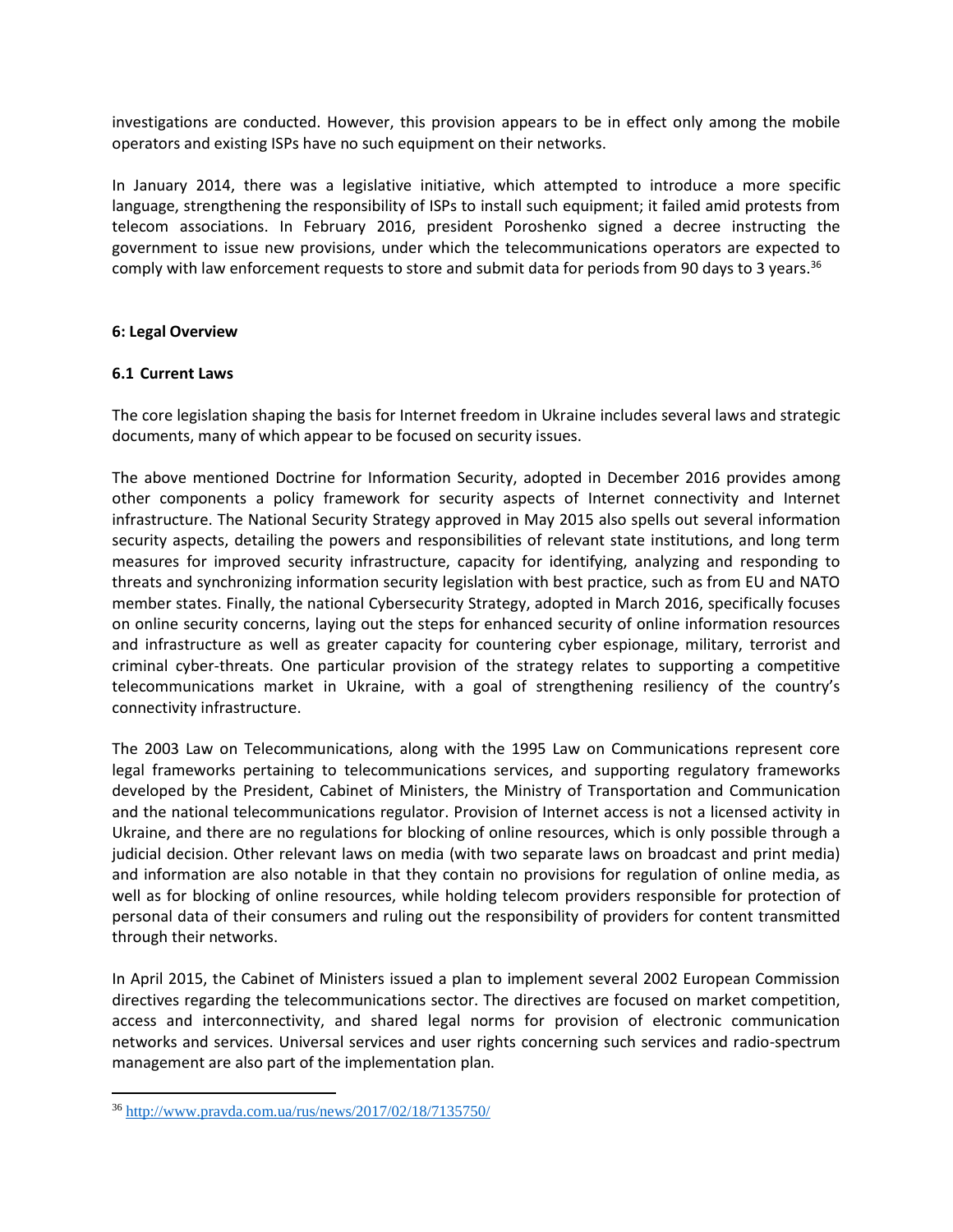## **6.2 Litigation**

With relatively favorable environment for Internet freedom, there are no recent cases of public interest litigation in Ukraine seeking to uphold such environment. However, the Ukrainian law enforcement bodies have been actively prosecuting citizens for "separatist" viewpoints, expressed online. In early 2016, a Chernigov resident was sentenced to five years in prison for online calls to revise the borders of Ukraine.<sup>37</sup> In February 2017, two residents of Donetsk region received similar sentences for separatist activity on the Russian social media network Vkontakte dating back to 2014-2015 period.<sup>38</sup>

## **6.3 Recent legislative initiatives**

In March 2017, the Cabinet of Ministers mandated the Ministry of Justice, the Interior Ministry and the Security Service to develop a draft law to regulate the process of blocking online resources for purposes of countering and investigating online criminal and terrorist activity.<sup>39</sup> This move was informed by the February 2016 decree by president Petro Poroshenko, instructing the government to issue new provisions, under which the telecommunications operators are expected to comply with law enforcement requests to store and submit data for periods from 90 days to 3 years.<sup>40</sup>

Also in March 2017, the Ukrainian Rada passed a law on cinematography in Ukraine, containing provisions for blocking of web-resources with pirated content and liability of web resource owners for refusal to remove such content.<sup>41</sup> The law was passed after considerable public debate regarding the potential negative effect on Internet freedom, and adoption of amendments with input from the Internet Association of Ukraine.

In February 2017, an adviser to the Ministry of Interior Zoran Shkiryak called for banning in Ukraine of Russian social media networks Odnoklassniki and Vkontakte, which would help protect Ukraine from Russian propaganda. $42$  A draft law supporting such measures is currently in development in the Ukrainian parliament, sponsored by Narodny Front party.<sup>43</sup>

# **6.4 Limitations and opportunities for advancing Internet freedom through legal means**

Ukraine has a mixed outlook for activities advancing Internet freedom through legal means. The expected success of any such activity in Ukraine is highly dependent on political context and particular advocacy objectives. On the one hand, the country has strong civil society actors, independent media entities, active citizenry and vocal business sector. All branches of power and government maintain an open and collaborative stance in interacting with non-government partners on formulating and deliberating policy. This means that initiatives seeking to deploy legal means in pursuit of an improved

<sup>&</sup>lt;sup>37</sup> http://www.gp.gov.ua/ua/news.html? m=publications& c=view& t=rec&id=170206

<sup>38</sup> http://don.gp.gov.ua/ua/news.html? m=publications& c=view& t=rec&id=201458

<sup>39</sup> <https://digital.report/mvd-sbu-i-ministerstvo-yustitsii-ukrainyi-podgotovyat-zakonoproekt-o-blokirovke/>

<sup>40</sup> <http://www.pravda.com.ua/rus/news/2017/02/18/7135750/>

<sup>41</sup> [http://itc.ua/news/vru-utverdila-zakon-o-gospodderzhke-kino-predusmatrivayushhiy-borbu-s-piratstvom-v](http://itc.ua/news/vru-utverdila-zakon-o-gospodderzhke-kino-predusmatrivayushhiy-borbu-s-piratstvom-v-internete/)[internete/](http://itc.ua/news/vru-utverdila-zakon-o-gospodderzhke-kino-predusmatrivayushhiy-borbu-s-piratstvom-v-internete/)

 $\frac{42 \text{ https://digital.report/mvd-ukrainyi-neobhodimo-zablokirovat-rossiyskie-sotsseti/}}{42}$  $\frac{42 \text{ https://digital.report/mvd-ukrainyi-neobhodimo-zablokirovat-rossiyskie-sotsseti/}}{42}$  $\frac{42 \text{ https://digital.report/mvd-ukrainyi-neobhodimo-zablokirovat-rossiyskie-sotsseti/}}{42}$ 

<sup>43</sup> <https://digital.report/v-ukraine-gotovitsya-paket-zakonoproektov-o-blokirovke-internet-resursov/>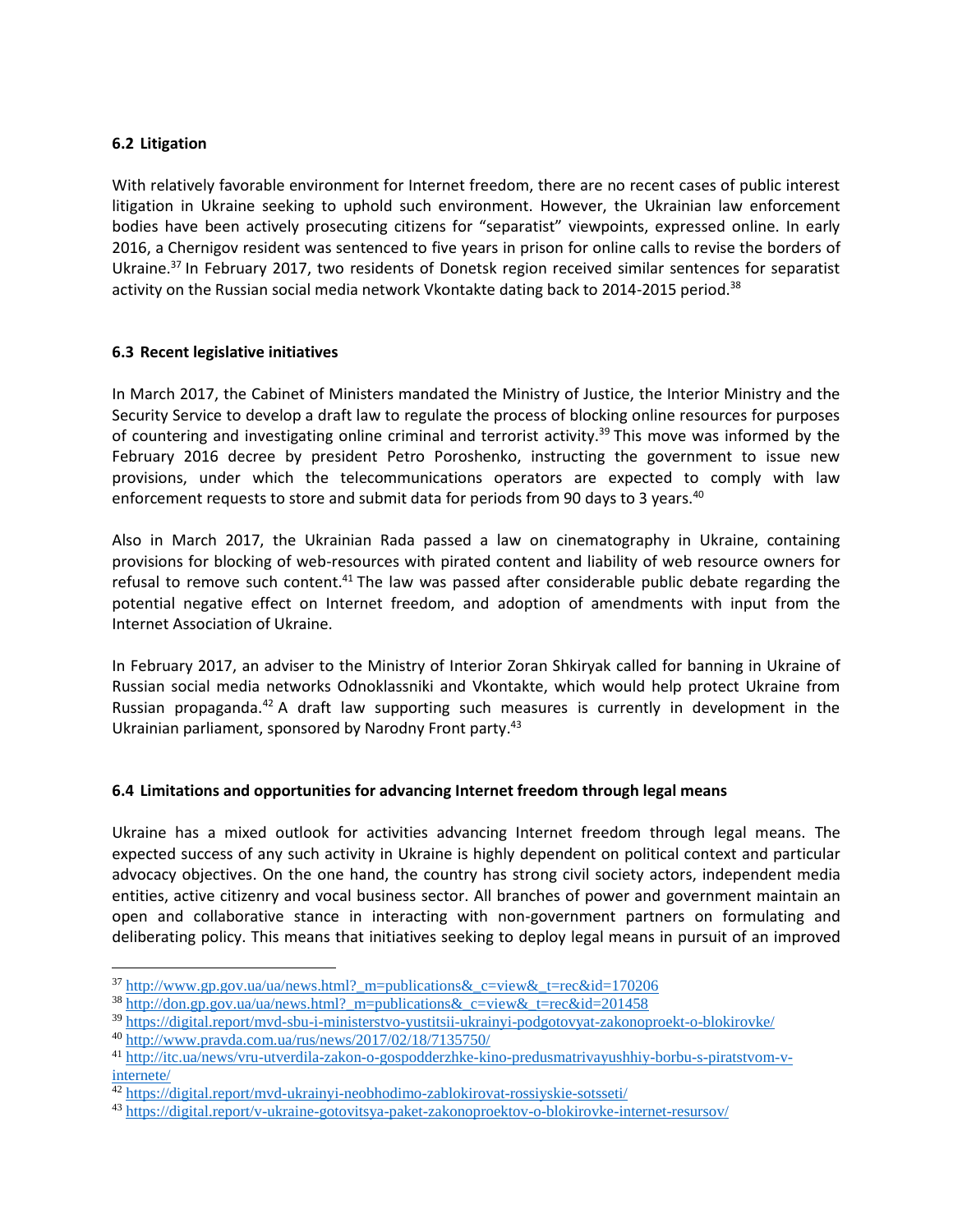environment for Internet freedom can garner support from a variety of stakeholders and achieve their goals. On the other hand, if such initiatives are perceived as or interpreted as a potential security risk, connected in some way to weakening of Ukraine's position in the ongoing conflict with Russia, they will face significant barriers. In addition, as Ukraine still continues to work on its goal of implementing a genuine judicial reform, the judiciary is seen to be corrupt and not independent from the influence of other branches of power.<sup>44</sup>

# **7. Information Campaigns and Internet Activism**

## **7.1 Advocacy work on IF**

- o Topics of activism, activist networks and campaign
- o Mediums: social media, journalism, blogs, etc

Ukraine has a strong tradition of civic activism, which has taken especially deep roots after 2014, in the aftermath of Maidan protests and conflict with Russia. Major topics of civic activism include anticorruption, elections monitoring, budget and procurement transparency, local community participation, free speech and European integration. Large networks of civil society organizations lead campaigns on such topics, as for instance the Reanimation Package of Reforms, Ukraine's largest coalition of NGOs facilitating reforms,<sup>45</sup> Civic Platform New Ukraine, an expert network focused on economic reforms,<sup>46</sup> Ukrainian National Platform of the Eastern Partnership,<sup>47</sup> with work on European integration and Civil Network Opora with activities concentrated on election and parliamentary monitoring.<sup>48</sup>

Professional and sectoral associations in Ukraine are well represented among civil society actors, informing and influencing government policies and voicing the positions of their members, such as the Internet Association of Ukraine with over 150 member organizations, <sup>49</sup> The Council for Competitiveness of the ICT Industry of Ukraine, and the National Union of Journalists of Ukraine, with over 20 000 members. <sup>50</sup> Standalone organizations pursuing a variety of public interest objectives have been successfully achieving change as well, including for instance the Anti-Corruption Action Center with track record of success in appealing corruption cases in courts and advocating for anti-corruption policy improvements,<sup>51</sup> and the Ukrainian Crisis Media Center, a non-profit, non-partisan media center facilitating global media coverage of Ukrainian affairs.<sup>52</sup> Many civic activists operate individually, successfully using social media platforms to gain a large following and influence public opinion.

Ukrainian activists make use of all traditional media channels, supplementing their outreach and in some cases building their core communication outlets through social media accounts, blogs, video platforms and other digital instruments. Online and email-based petitioning is in widespread use as an advocacy tool.

<sup>44</sup> US State Department, Ukraine 2016 Human Rights Report, p. 12,

<http://www.state.gov/j/drl/rls/hrrpt/humanrightsreport/index.htm?year=2016&dlid=265484>

<sup>45</sup> <http://rpr.org.ua/en/>

<sup>46</sup> <http://novakraina.org/vision-nova-kraina-english-version>

<sup>47</sup>

<sup>48</sup> [https://www.oporaua.org](https://www.oporaua.org/)

<sup>49</sup> [www.inau.ua](http://www.inau.ua/)

<sup>50</sup> [www.nsju.org](http://www.nsju.org/) 

<sup>51</sup> <https://antac.org.ua/en/>

<sup>52</sup> <http://uacrisis.org/about>